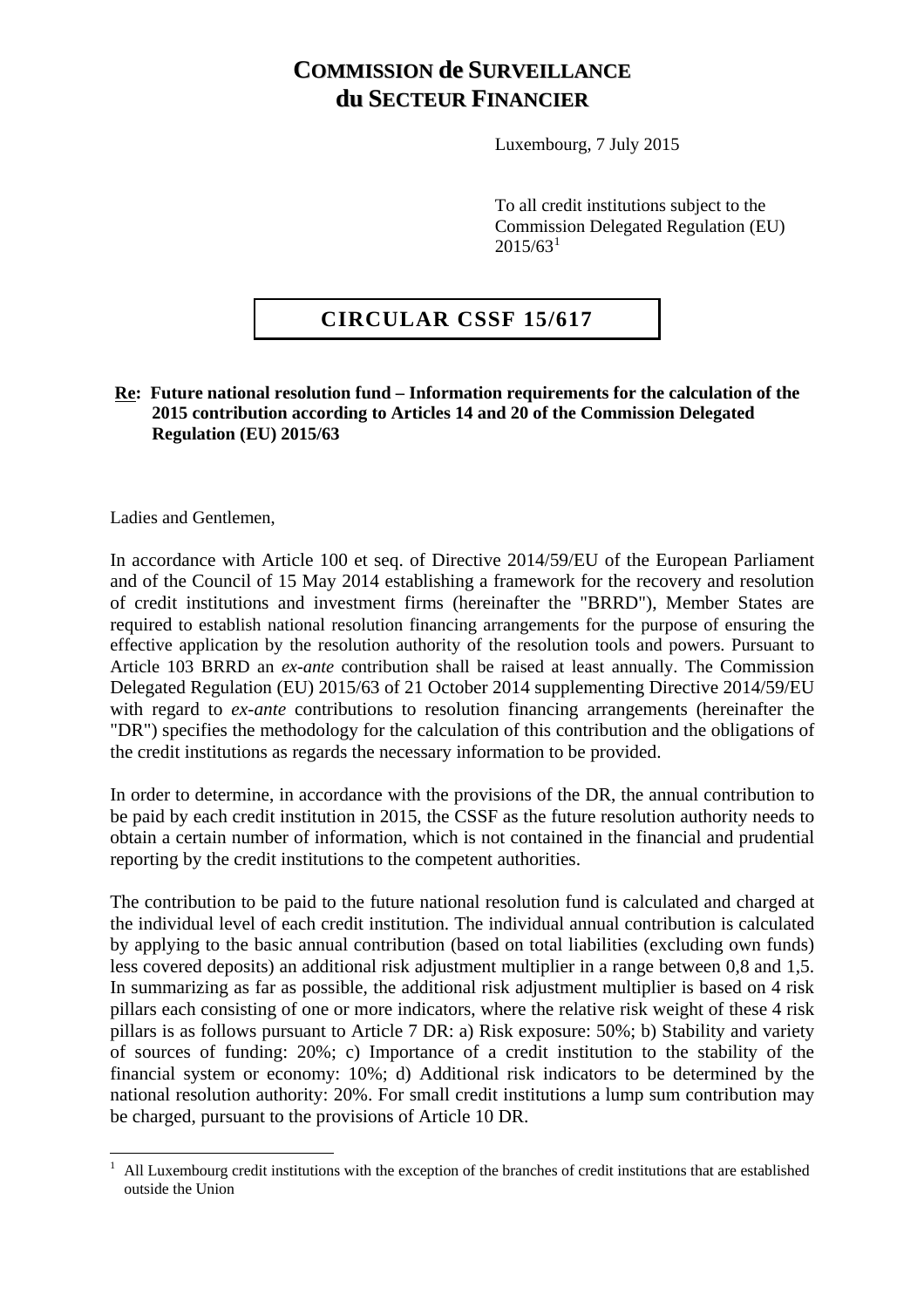The computation of the 2015 contribution to the national resolution fund, which is proportional to the size and risk profile of each credit institution, will be based mainly on data contained in the latest audited statutory financial statements or annual accounts **available prior to 31 December 2014** (hereinafter "financial statements"). In order to enable the CSSF to perform the computation, credit institutions are required to provide information by completing the attached table (Annex 1) based on guidance and instructions in Annex 2.

The request for information mainly relates to items enumerated in Article 5, paragraph 1 DR providing for a risk adjustment to the basic annual contribution as specific liabilities may be excluded from the total liabilities if certain conditions are fulfilled.

The required data has to be sent to the CSSF **at the latest by 1 September 2015**. In case not all required information is transmitted correctly by that date, the CSSF shall use estimates or its own assumptions for the computation (Article 17 (1) DR). In addition, the CSSF may assign the highest risk adjusting multiplier (Article 17 (2) DR).

For the transmission of the data to the CSSF, credit institutions shall mandatorily use the attached electronic table (Annex 1). Said table is available on our website at: [http://](http://www.cssf.lu/fileadmin/files/ESPREP-Bxxxx-yyyy-mm-NRT.xls)  [www.cssf.lu/fileadmin/files/ESPREP-Bxxxx-yyyy-mm-NRT.xls.](http://www.cssf.lu/fileadmin/files/ESPREP-Bxxxx-yyyy-mm-NRT.xls) The name of the file must comply with the file naming convention for specific enquiries as defined in Circular CSSF 08/344 using the following file name for the survey under review: ESPREP-Bxxxx-yyyy-mm-NRT.xls. The sequence "xxxx" shall be replaced by the 4-digit identification number of the credit institution and the sequences "yyyy" and "mm" shall respectively be replaced by the four digits corresponding to the reported year end closing and the two digits corresponding to the month of the reported year end closing. For example, for the bank with identification number "999" and transmitting the data stemming from the financial statements as per 31 December 2013, the table shall be titled ESPREP-B0999-2013-12-NRT.xls. The table must then be encrypted and transmitted to the CSSF through one of the secured transmission channels (E-File or SOFiE).

The relevant file must be in ".xls" or ".xlsx" format. Any other format (for example ".doc", ".pdf", etc) will not be accepted. All required data fields of the file shall be completed. If you consider that there is no amount to be reported, a value "0" (zero) must be indicated. The table is pre-formatted and shall not be changed by the credit institutions. Information which includes error messages will be considered as void.

Due to the importance of this specific enquiry, a member of the authorised management has to validate the table before it is transmitted to the CSSF.